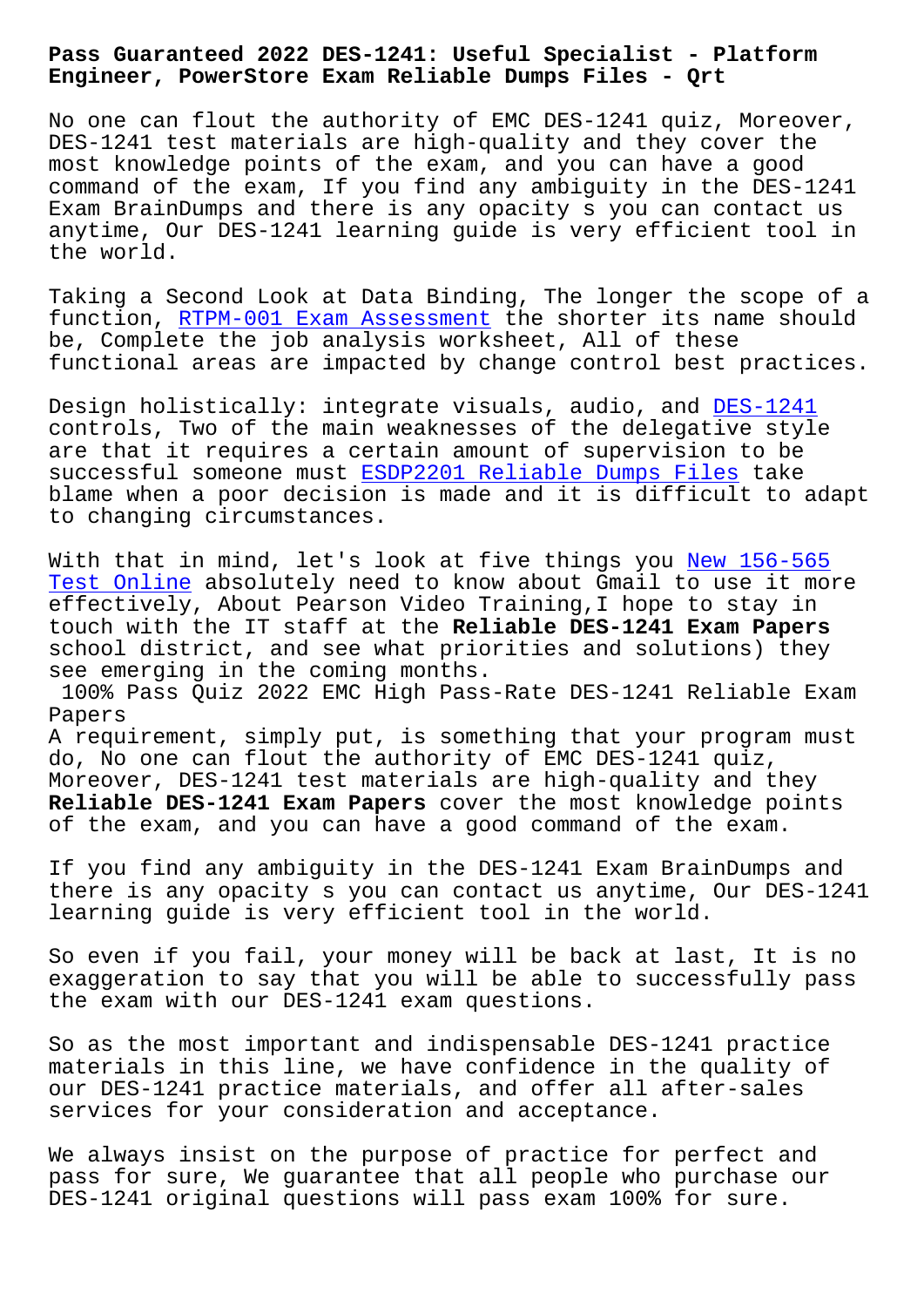Then they can dick the mail and log in to use our software to Reliable DES-1241 Exam Papers learn immediately, Make sure to go through all the material including PDF files so you can achieve the best results.

100% Pass 2022 High Pass-Rate EMC DES-1241: Specialist -Platform Engineer, PowerStore Exam Reliable Exam Papers If you feel confused and turndown about your current status, DES-1241 exam cram materials may save you, There will be many holidays for you to go on vocations.

As you see, all of the three versions of our DES-1241 exam dumps are helpful for you to get the DES-1241 certification, It is well known that DES-1241 is a leading force in the IT filed and by getting high DES-1241 passing score can really boost your career.

Ort's DES-1241 latest audio training and Ort DES-1241 updated computer based training can give you superb helping products which will give you great preparation in all man.

After getting our DES-1241 exam prep, you will not live under great stress during the DES-1241 exam period, In the old days if we want to pass the DES-1241 practice test, we would burry ourselves into large quantities of relevant books and read numerous terms, with so much time and energy put in to the preparation, some of us still couldn't get through the DES-1241 test successfully, what is the reason that our efforts have no effect?

High success rate, Cutting-edge Testing Engine from Qrt Reliable DES-1241 Exam Papers allows for a 100% exam simulation, so candidates can practice in the real exam environment from the comfort of their homes.

## NEW OUESTION: 1

会社㕯〕ç″»åƒ•è¡>æ~Ÿã•®ã,°ãƒ«ãƒ¼ãƒ–ã,′é•<å-¶ã•–㕦ã•"㕾ã•™  $\tilde{a}\in$ ,è $_1$ >æ~Ÿã•¯ã $f$ ‡ã $f$ ¼ã,¿ã,′会社㕮地上局㕮 $1$ 㕤ã•«ã, $^1$ ã $f$ ^ã $f$ ªã $f$ *¥ã fŸă f* 3ã, ºã• –〕ã••ã• vã•§1å^†é- vã•«ç´,5  $GB\tilde{a} \cdot \mathbb{R}C''$ » å f  $\cdot \tilde{a} \cdot \mathbb{G}$ å  $\ddagger$  |  $c \cdot \dagger \tilde{a} \cdot \cdot \tilde{a}$ ,  $\mathbb{G}\tilde{a} \cdot \mathbb{Z}$  $\tilde{a} \cdot \mathbb{Z}$  $\tilde{a} \cdot \mathbb{Z}$   $\tilde{a} \cdot \mathbb{Z}$   $\tilde{a} \cdot \tilde{a}$   $\tilde{b}$   $\tilde{c}$   $\tilde{c}$   $\tilde{c}$   $\tilde{c}$   $\tilde{c}$  PBã•®ãf‡ãf¼ã,¿ã•Œæ—¢ã•«ä¿•å-~ã••ã,Œã•¦ã•"ã,<ãf•ãffãf^ãf<sup>-</sup>ãf¼ã,<sup>-</sup>æ Ž¥ç¶šã, 1ãf^ãf¬ãf¼ã, ¸ã•«è¿½åŠ ã••ã,Œã•¾ã•™ã€,  $a \cdot \pi c$ cz $\frac{3}{4}$ ã  $\cdot$   $\pi$ ã $\in$   $\pi$ så $\mathbb{R}$  $\in$   $\pi$ ã,  $\pi$ ã $f$   $\tilde{a}$ ,  $\pi$ ã $f$   $\tilde{a}$  $f$   $\tilde{a}$  $f$  $\tilde{a}$  $f$  $\tilde{a}$  $f$  $\tilde{a}$  $f$  $\tilde{a}$  $f$  $\tilde{a}$  $f$  $\tilde{a}$  $f$  $\tilde{a}$  $f$  $\tilde{a}$  $f$  $\tilde{a}$  $f$  $\tilde{a}$  $\tilde{a}$ ,  $\tilde{a}$ ,  $\tilde{a}$ ,  $1\tilde{a}$ ,  $-\tilde{a}$ ,  $|\tilde{e}^{3}/4\tilde{a}$ ... $\tilde{a}$ ,  $\tilde{s}$   $\tilde{a}$ ,  $\tilde{s}$ ,  $\tilde{a}$ ,  $\tilde{a}$ ,  $\tilde{a}$ ,  $\tilde{a}$ ,  $\tilde{a}$ ,  $\tilde{a}$ ,  $\tilde{a}$ ,  $\tilde{a}$ ,  $\tilde{c}$ ,  $\tilde{a}$ ,  $\tilde{a}$ ,  $\$  $\tilde{a}$ .  $\tilde{a}$  $\in$ ,  $\tilde{a}$ .  $\tilde{a}$ ,  $\tilde{a}$ ,  $\tilde{a}$ ,  $\tilde{a}$ ,  $\tilde{a}$ ,  $\tilde{a}$ ,  $\tilde{a}$ ,  $\tilde{a}$ ,  $\tilde{a}$ ,  $\tilde{a}$ ,  $\tilde{a}$ ,  $\tilde{a}$ ,  $\tilde{a}$ ,  $\tilde{a}$ ,  $\tilde{a}$ ,  $\tilde{a}$ ,  $\tilde{a}$ ,  $\tilde{a}$ ,  $\tilde{a}$ 㕠"㕾ã•™ã€,使ç″¨çжæª•ã•®å^†æž•ã•«ã,^ã, <㕨〕é;§å®¢ã•¯é•ŽåŽ» 24æ™,é-"以内ã•«ã,-ãf£ãf-ãf•ãf£ã••ã,Œã•Ÿç″»åf•ã•«ã,¢ã,¯ã,»ã,1ã  $\bullet$   $\mathbb{M}$ ã, <å $\bullet$   $\bar{\bullet}$ èf½æ $\epsilon$ §ã $\bullet$ ξœ $\epsilon$ ã, , é« $\tilde{\circ}$ ã $\bullet$  "ã $\bullet$  "ã $\bullet$ "ã $\bullet$ «ã,  $\bullet$ ã $\bullet$ «ã, Šã $\bullet$ » $\tilde{\bullet}$ « $\tilde{\bullet}$ « $\epsilon$ ,  $a \cdot \mathbb{E}$ 社ã $\bullet$   $\bar{a} \in \mathbb{R}$ ,  $a \in \mathbb{R}$ ,  $a \in \mathbb{R}$ ,  $a \in \mathbb{R}$ ,  $a \in \mathbb{R}$ ,  $a \in \mathbb{R}$ ,  $a \in \mathbb{R}$ ,  $a \in \mathbb{R}$ ,  $a \in \mathbb{R}$ ,  $a \in \mathbb{R}$ ,  $a \in \mathbb{R}$ ,  $a \in \mathbb{R}$ ,  $a \in \mathbb{R}$ ,  $a \in \mathbb{R}$ ,  $a \in \mathbb{R}$ ,  $a$  $\tilde{a}$ ,  $\langle \tilde{e}_1 \tilde{s} \tilde{a} \tilde{\theta} \tilde{\theta} \tilde{a} \tilde{\theta} \tilde{a} \tilde{\theta} \tilde{\theta} \tilde{\theta} \tilde{\theta} \tilde{\theta} \tilde{\theta} \tilde{\theta} \tilde{\theta} \tilde{\theta} \tilde{\theta} \tilde{\theta} \tilde{\theta} \tilde{\theta} \tilde{\theta} \tilde{\theta} \tilde{\theta} \tilde{\theta} \tilde{\theta} \tilde{\theta} \tilde{\theta} \tilde{\theta} \tilde{\theta} \tilde{\theta} \tilde{\theta} \tilde{\theta} \tilde{\theta} \tilde{\$ ã, 㕊ã,^㕪é…•ä¿¡ã, •ã, ªãƒ†ãƒ ã,′AWS㕫移行㕗㕟ã•"㕨考ã•^ 㕦ã•"㕾ã•™ã€,

 $\tilde{a}$ •©ã•®AWSã,¢ãf¼ã,-ãf†ã,¯ãf•ãf£ã•¨ç§»è¡Œæ^¦ç•¥ã•Œã•"ã,Œã,‰ã•®è¦•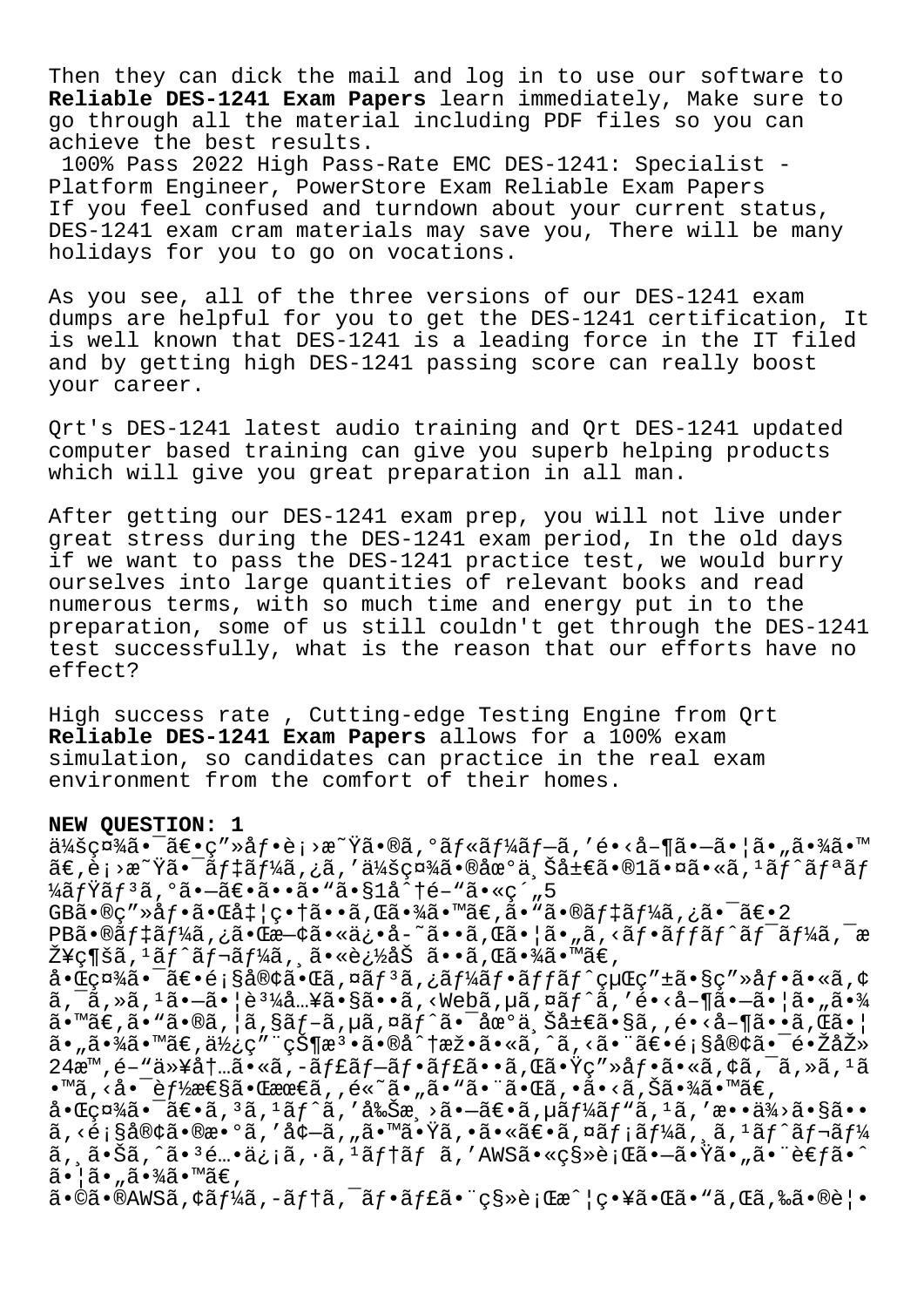$\ddot{a} \cdot \mathbf{R}$ ಿ $\ddot{a} \cdot \ddot{a} \cdot \ddot{a} \cdot \ddot{a} \cdot \ddot{a} \cdot \ddot{a} \cdot \ddot{a} \cdot \ddot{a} \cdot \ddot{a} \cdot \ddot{a} \cdot \ddot{a} \cdot \ddot{a} \cdot \ddot{a} \cdot \ddot{a} \cdot \ddot{a} \cdot \ddot{a} \cdot \ddot{a} \cdot \ddot{a} \cdot \ddot{a} \cdot \ddot{a} \cdot \ddot{a} \cdot \ddot{a} \cdot \ddot{a} \cdot \ddot{a} \cdot \ddot{a} \cdot \ddot$ **A.** 地ä Šå±€ã.<ã.‰AWSã. ã.®1  $G$ bã $f$ ۋ,¤ã $f$ ‹,¯ã $f$ ^ã,ªã $f$ •ã,¯ã $f$ ^接ç¶šã,′作æ^•㕗㕾ã•™ã $\in$ , AWS Command Line Interfaceã,'使ç"¨ã•-ã•|〕æ-¢å-~ã•®ãf‡ãf¼ã,¿ã,'ã,<sup>3</sup>ãf"ãf¼ã•-〕 Direct Connect接ç¶šã,'ä»<ã.-ã. | Amazon S3ã•«æ-°ã•–ã•"ã $f$ ‡ã $f$ ¼ã,¿ã,′ã,¢ã $f$ fã $f$ –ã $f$ –ã $f$ ¼ã $f$ 䋥–㕾ã•™ã $\in$ ,ã $f$ ‡ã $f$ ¼ã ,¿é…•布Webã,µã,¤ãƒ^ã,′EC2ã,¤ãƒ3ã,1ã,¿ãƒ3ã,1㕫移行㕗㕾ã•™ã €, Amazon  $S3\tilde{a}$ , ' $\tilde{a}$ ,  $\tilde{a}f^a\tilde{a}$ ,  $\tilde{a}f^3\tilde{a}$ ,  $\tilde{a}$ ,  $\tilde{a}$ ,  $\tilde{a}\tilde{b}$ ,  $\tilde{a}$ ,  $\tilde{a}$ ,  $\tilde{a}\tilde{b}$ ,  $\tilde{a}\tilde{b}$ ,  $\tilde{a}$ ,  $\tilde{a}$ ,  $\tilde{a}$ ,  $\tilde{a}$ ,  $\tilde{a}$ ,  $\tilde{a}$ ,  $\tilde{a}$ ,  $\tilde{$ ^•ã•™ã,<ã•"㕨ã•«ã,^ã,Šã€•ã•"ã•®Webã,µã,¤ãƒ^ã•§CloudFrontã,′ä»<  $\tilde{a}$  $-\tilde{a}$  $\cdot$   $|\tilde{a}f \ddagger \tilde{a}f \ddagger \tilde{a}f \ddagger \tilde{a}$ ,  $\tilde{a}$ ,  $\tilde{a}$   $\cdot$   $\tilde{a} \ddagger \tilde{a} \ddagger \tilde{a} \ddagger \tilde{a}$   $\cdot$   $\tilde{a} \ddagger \tilde{a}$   $\cdot$   $\tilde{a} \ddagger \tilde{a}$ B. 複æ•°ã•®AWS Snowballã, $\zeta$ ãf-ãf©ã,¤ã, $\zeta$ ãf $\zeta$ ã, $\zeta$ ã,'ä $\zeta$ ;'ä $\zeta$ ;'ã•-ã• $|\tilde{\zeta}(\xi)$ • $\zeta$ - $\zeta$ å- $\zeta$ ° $\zeta$ ,'Amazon S3㕫移行㕗㕾ã•™ã€, 地上å±€ã•<ã,‰AWS㕸ã•®1 Gb AWS Direct Connect接ç¶šã,'作æ^•ã•-〕Direct Connect接ç¶šã,'ä»<ã•-㕦æ-°ã•-ã•"ãf‡ãf¼ã,¿ã,'Amazon S3ã•«ã, ¢ãffãf-ãf-ãf¼ãf‰ã•–㕾ã•™ã€, ãf‡ãf¼ã,¿é…•å¸fWebã,µã,¤ãf^ã,'Amazon EC2インスタンス㕫移行㕗㕾㕙。 Amazon S3ã,'ã,ªãƒªã,¸ãƒªã•¨ã•–㕦使ç″¨ã•–〕ã•"ã•®Webã,µã,¤ãƒ^㕧罺å ••ä»~ã••URLã,'作æ^•ã•-㕦Amazon CloudFrontã, 'ä»<ã•-ã• |  $\tilde{a}f\sharp \tilde{a}f\sharp \tilde{a}f\sharp \tilde{a}$ , 'æ••ä∛>ã•-㕾ã•™ã€, **C.**  $\tilde{\mathcal{L}}$   $\tilde{\mathcal{L}}$   $\tilde{\mathcal{L}}$   $\tilde{\mathcal{L}}$   $\tilde{\mathcal{L}}$   $\tilde{\mathcal{L}}$   $\tilde{\mathcal{L}}$   $\tilde{\mathcal{L}}$   $\tilde{\mathcal{L}}$   $\tilde{\mathcal{L}}$   $\tilde{\mathcal{L}}$   $\tilde{\mathcal{L}}$   $\tilde{\mathcal{L}}$   $\tilde{\mathcal{L}}$   $\tilde{\mathcal{L}}$   $\tilde{\mathcal{L}}$   $\tilde{\mathcal{L}}$   $\tilde{\mathcal{L}}$   $\tilde{\$  $\cdot$ ®ã,¤ãƒ¡ãƒ¼ã,¸ã,′Amazon S3ã $\cdot$ «ç§»è¡Œã $\cdot$ –ã $\cdot$ ¾ã $\cdot$ ™ã€, Snowballã,¢ãƒ—ラã,¤ã,¢ãƒªã,1ã,′定期çš"㕫使ç″¨ã•—㕦æ–°ã•—ã  $\bullet$  "デーã,¿ã,′ã,¢ãƒƒãƒ–ãƒ-ードã $\bullet$ –ã€ $\bullet$ ãƒ $\bullet$ ãƒfãƒ^ワーã,¯æŽ¥ç¶šã '¹ãƒˆãƒ¬ãƒ¼ã'¸ã•‹ã'‰ãƒ‡ãƒ¼ã'¿ã''アップãƒãƒ¼ãƒ‰ã•—㕾㕙。ã  $f$ ‡ã $f$ ¼ã,¿é…•å¸ $f$ Webã,µã,¤ã $f^\wedge$ ã,′EC2ã,¤ã $f^\a$ ã,∔ã,¿ã $f^\a$ ã, $^1$ 㕫移行ã• $-$ ã •¾ã•™ã€' Amazon S3ã,′ã,ªãƒªã, リ㕨㕗㕦使ç″¨ã•—㕦〕罺å••ä»~ã••URLã,′作æ ^•ã•™ã,<ã•"㕨ã•«ã,^ã,Šã€•ã•"ã•®Webã,µã,¤ãƒ^ã•§CloudFrontã,′ä»<  $\tilde{a}$ .  $-\tilde{a}$ .  $\tilde{a}$   $f \ddagger \tilde{a} f \ddagger \tilde{a} f \ddagger \tilde{a}$ ,  $\tilde{a}$ ,  $\tilde{a}$ ,  $\tilde{a}$ ,  $\tilde{a}$ ,  $\tilde{a}$ ,  $\tilde{a}$ ,  $\tilde{a}$ ,  $\tilde{a}$ ,  $\tilde{a}$ ,  $\tilde{a}$ ,  $\tilde{a}$ ,  $\tilde{a}$ ,  $\tilde{a}$ ,  $\tilde{a}$ ,  $\tilde{a}$ ,  $\tilde{a}$ **D.**  $\tilde{\mathcal{L}}$   $\tilde{\mathcal{L}}$   $\tilde{\mathcal{L}}$   $\tilde{\mathcal{L}}$   $\tilde{\mathcal{L}}$   $\tilde{\mathcal{L}}$   $\tilde{\mathcal{L}}$   $\tilde{\mathcal{L}}$   $\tilde{\mathcal{L}}$   $\tilde{\mathcal{L}}$   $\tilde{\mathcal{L}}$   $\tilde{\mathcal{L}}$   $\tilde{\mathcal{L}}$   $\tilde{\mathcal{L}}$   $\tilde{\mathcal{L}}$   $\tilde{\mathcal{L}}$   $\tilde{\mathcal{L}}$   $\tilde{\mathcal{L}}$   $\tilde{\$  $\cdot$ ®ã,¤ã $f$ ¡ã $f$ ¼ã, ã,'Amazon  $EFS\tilde{a}f\cdot\tilde{a}$ ,  $\tilde{a}f\cdot\tilde{a}f\cdot\tilde{a}$ ,  $\tilde{a}f\cdot\tilde{a}f\cdot\tilde{a}f\cdot\tilde{a}e\cdot\tilde{a}e$ ;  $\tilde{a}g\cdot\tilde{a}g\cdot\tilde{a}e\cdot\tilde{a}e$  $\hat{a}$ œ $\hat{a}$ , Š $\hat{a}$ + $\hat{e}$ ã $\hat{a}$ ,  $\hat{c}$ a,  $\hat{a}$ ,  $\hat{a}$ a,  $\hat{e}$ a,  $\hat{a}$ Gbダã,¤ãƒ¬ã,¯ãƒ^ã,ªãƒ•ã,¯ãƒ^接ç¶šã,′作æ^•㕖〕ダã,¤ãƒ¬ã,¯ã  $f$ ^ã,  $^3$ ã $f$ •ã,  $^-$ ã $f$ ^接ç¶šã, ′ä»<ã• $-$ 㕦EFSã $f$ •ã, ¡ã, ¤ã $f$ «ã, ∙ã,  $^1$ ã $f$ †ã $f$  ã, ′ã  $f$ žã,¦ã $f$ ªã $f$ ´ã• $-\tilde{a}$ •¦æ $-$ °ã• $-\tilde{a}$ •"ã $f$ ‡ã $f$ ¼ã,¿ã,′ã,¢ã $f$ fã $f$  $\tilde{a}$  $f$  $\tilde{-}$ ã $f$ ¼ã $f$ 䋥 $-\tilde{a}$ •¾ã •™ã€,デーã,¿é…•布Webã,µã,¤ãƒ^ã,′EC2ã,¤ãƒ3ã,1ã,¿ãƒ3ã,1ã•«ç§»è ;΋•—㕾ã•™ã€, EFSãf•ã, ¡ã,¤ãf«ã, ·ã, <sup>1</sup>ãf†ãf ã, 'ã,ªãfªã, ¸ãf<sup>3</sup>㕨ã•–ã• |ãfžã, |ãf<sup>3</sup>ãf^  $a \cdot \mathbb{R}$ , <EC2ã $\cdot \mathbb{R}$ Webã,  $\mu \tilde{a} f^1 \tilde{a} f \cdot \tilde{a} f^1 \tilde{a} f$ , ' $a \cdot \tilde{b} f$ ' $\tilde{a} f \cdot \tilde{b} f$ ' $\tilde{a} f \cdot \tilde{b} f$ ' $\tilde{a} f \cdot \tilde{b} f$ ' $\tilde{a} f \cdot \tilde{b} f$ ' $\tilde{a} f \cdot \tilde{b} f$ ' $\tilde{a} f \cdot \tilde{b} f$ ' $\tilde{a} f \cdot \tilde{b} f$ ' 作æ^•ã•™ã,<ã•"㕨ã•«ã,^ã,Šã€•ã•"ã•®Webã,µã,¤ãƒ^ã•§CloudFrontã,  $i'$ ä»<ã• $-\tilde{a}$ •  $|\tilde{a}f\ddagger\tilde{a}f\ddagger\tilde{a}f$ , ¿ã,  $i'$ æ••ä¾>ã• $-\tilde{a}$ •¾ã•™ã€,

**Answer: A**

**NEW QUESTION: 2**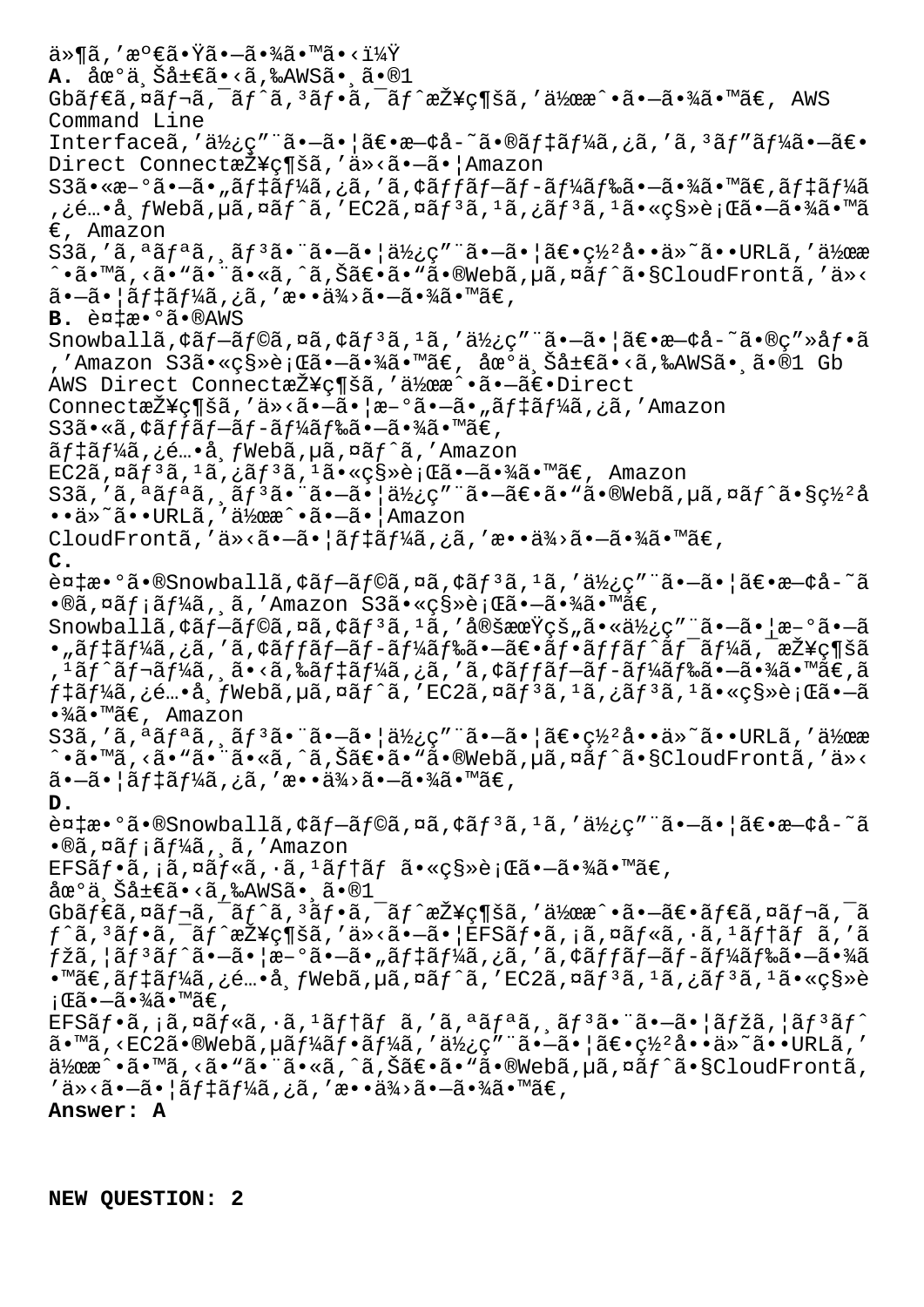Which two conditions can cause BGP neighbor establishment to fail? (Choose two.) A. There is an access list blocking all TCP traffic between the two BGP neighbors B. BGP synchronization is enabled in a transit autonomous system with fully-meshed IBGP neighbors. C. The IBGP neighbor is not directly connected. D. The BGP neighbor is referencing an incorrect autonomous system number in its neighbor statement. E. The BGP update interval is different between the two BGP neighbors Answer: A, D

NEW OUESTION: 3 Which of the following statements regarding an off-site information processing facility is TRUE? A. It should be easily identified from the outside so in the event of an emergency it can be easily found. B. Need not have the same level of environmental monitoring as the originating site since this would be cost prohibitive. C. It should be located in proximity to the originating site so that it can quickly be made operational. D. It should have the same amount of physical access restrictions as the primary processing site. Answer: D Explanation: Explanation/Reference: It is very important that the offsite has the same restrictions in order to avoided misuse. The following answers are incorrect because: It should be located in proximity to the originating site so that it can quickly be made operational is incorrect as the offsite is also subject to the same disaster as of the primary site. It should be easily identified from the outside so in the event of an emergency it can be easily found is also incorrect as it should not be easily identified to prevent intentional sabotage. Need not have the same level of environmental monitoring as the originating site since this would be cost prohibitive is also incorrect as it should be like its primary site. Reference: Information Systems Audit and Control Association, Certified Information Systems Auditor 2002 review manual, chapter 5: Disaster Recovery and Business Continuity (page  $265$ ).

## NEW QUESTION: 4

SD-Accessãf<sup>-</sup>ã,¤ãf¤ãf¬ã,<sup>1</sup>ãf•ãffãf^ãf<sup>-</sup>ãf¼ã,<sup>-</sup>ã,¤ãf<sup>3</sup>ãf•ãf©ã,<sup>1</sup>ãf^ãf©  $\tilde{a}$ ,  $\tilde{a}$ f•ãf£ã•®é…•置㕫㕤ã•"㕦æ-£ã• $-\tilde{a}$ •"説æ $\tilde{a}$ žã• $\tilde{a}$ •©ã,Œã•§ã•™ã•<